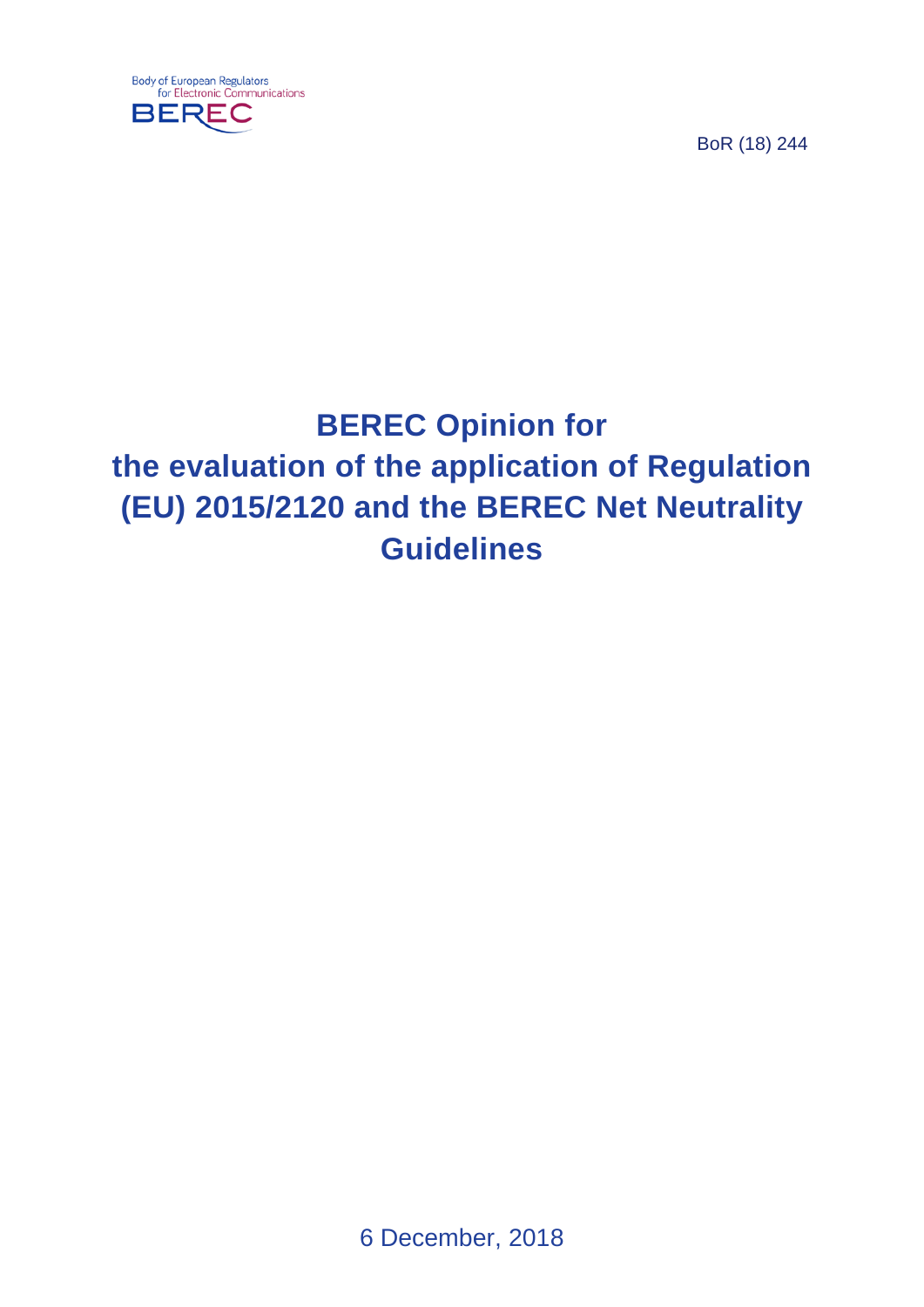# **Contents**

| 1. |  |
|----|--|
| 2. |  |
| 3. |  |
|    |  |
|    |  |
|    |  |
| 4. |  |
|    |  |
|    |  |
|    |  |
|    |  |
|    |  |
|    |  |
| 5. |  |
|    |  |
|    |  |
|    |  |
| 6. |  |
|    |  |
|    |  |
|    |  |
|    |  |
| 7. |  |
|    |  |
|    |  |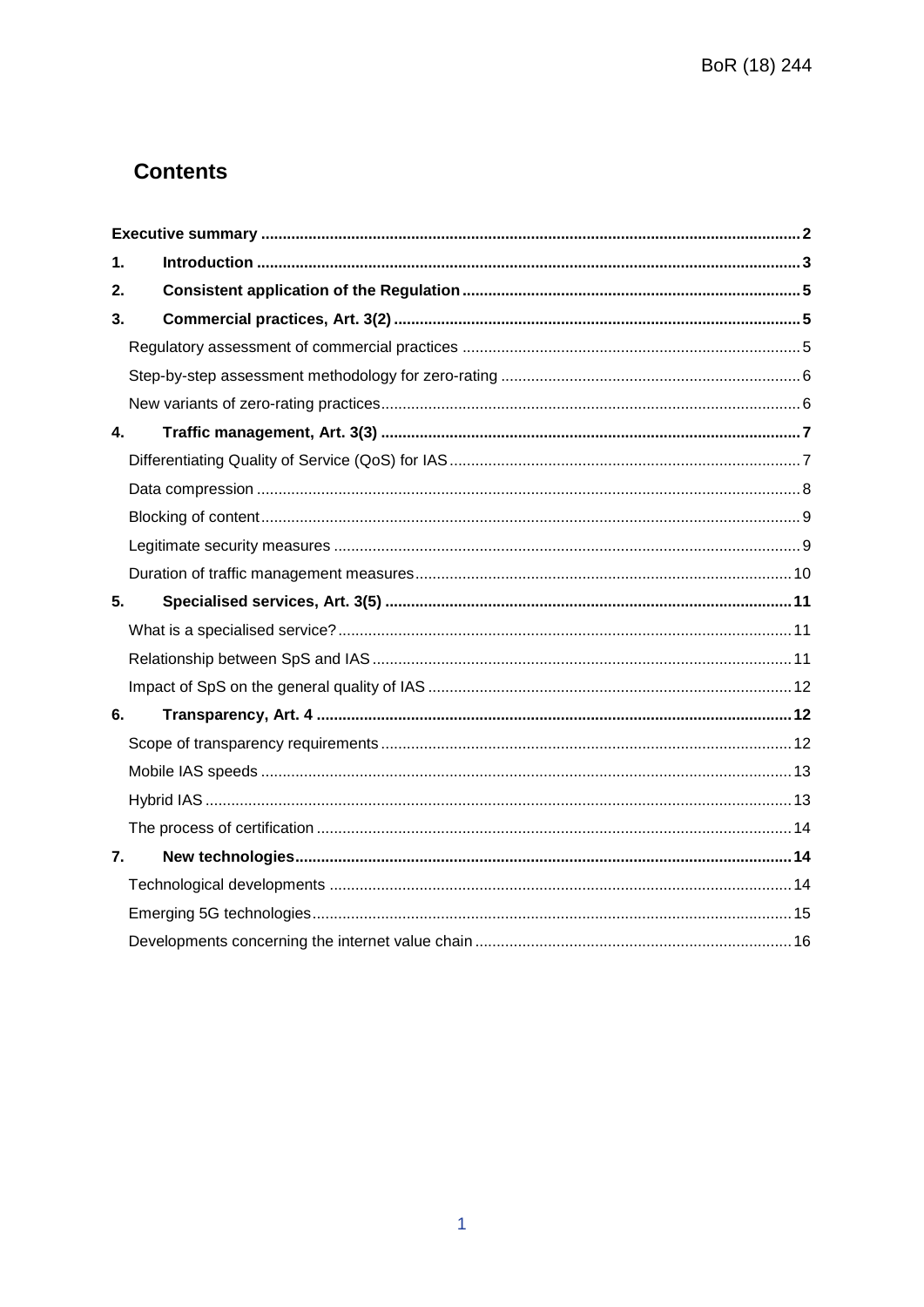# <span id="page-2-0"></span>**Executive summary**

In general, BEREC concludes that the application of both the Open Internet Regulation<sup>[1](#page-2-1)</sup> and the BEREC Net Neutrality Guidelines<sup>[2](#page-2-2)</sup> is working well. It is clear that both the Regulation and the Guidelines could be considered as striking a balance between the views of many stakeholders. From their inputs, BEREC observes that some stakeholders (for example ISPs) would like the BEREC NN Guidelines to be less stringent while others (for example consumer organisations) argue that the BEREC NN Guidelines should be more stringent.

Nevertheless, BEREC concludes that the Guidelines could, after their application during the first two years, be clarified in certain instances. This will be done in 2019, with the regular involvement of stakeholders via a written consultation on a draft version of updated Guidelines. This Opinion focuses on the major points eligible for clarification; it does not contain a comprehensive list of subjects on which the Guidelines could be clarified.

In this Opinion BEREC provides several conclusions, and highlights the following three due to their specific relevance:

#### 1. On commercial practices

No substantive changes are needed to the current text of the Guidelines. However, BEREC considers that some further clarifications could be provided so that consistency in the application of the Regulation by NRAs continues to be ensured in the future.

#### 2. On emerging 5G technologies

According to BEREC's current understanding and analysis, the Regulation seems to be leaving considerable room for the implementation of 5G technologies, such as network slicing, 5QI and Mobile Edge Computing. To date, BEREC is not aware of any concrete example given by stakeholders where the implementation of 5G technology as such would be impeded by the Regulation. As with all other technologies, the specific use of 5G technologies must be assessed on a case-by-case basis under the Regulation. BEREC invites stakeholders to engage in informal dialogue with NRAs if stakeholders experience uncertainty about whether a specific use of a 5G technology complies with the Regulation. In 2019, BEREC will continue its regulatory assessment of 5G in a report due in Q4. This may include further developing regulatory assessment of 5G technologies in relation to net neutrality beyond this Opinion.

#### 3. On the consistent application of the Regulation

With the clarification of the Guidelines in 2019, BEREC will continue to strive for consistency in the application of the Regulation. It intends to do so by clarifying the Guidelines where necessary, and by providing a step-by-step assessment methodology for zero-rating cases.

 <sup>1</sup> Regulation (EU) 2015/2120 of the European Parliament and of the Council of 25 November 2015

<span id="page-2-2"></span><span id="page-2-1"></span><sup>&</sup>lt;sup>2</sup> BEREC Guidelines on the Implementation by National Regulators of European Net Neutrality Rules, BoR (16) 127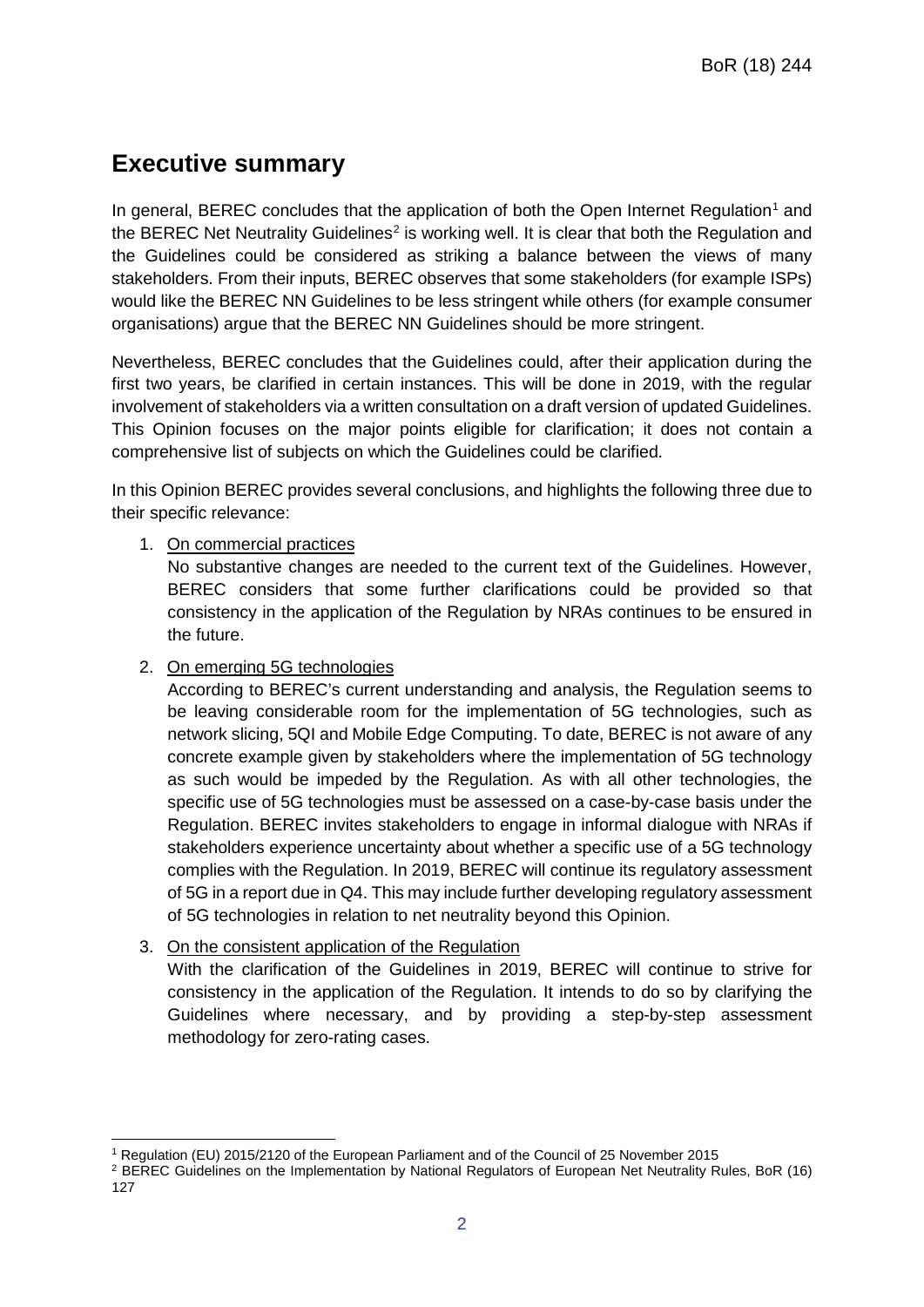# <span id="page-3-0"></span>**1. Introduction**

#### *Objectives*

The objective of this BEREC Opinion is to provide, based on BEREC's experience with the application of the Regulation and the BEREC Net Neutrality Guidelines (NN Guidelines), input to the European Commission for its report to the European Parliament and the Council on the review of Regulation (EU) 2015/2120, due by 30 April 2019.

In the Opinion, BEREC has evaluated the application of the BEREC NN Guidelines with the intention of assessing whether these should be adapted to provide optimum support for the objectives enshrined in the Regulation: protecting end-users' rights and simultaneously guaranteeing the continued functioning of the internet ecosystem as an engine of innovation<sup>[3](#page-3-1)</sup>.

Finally, BEREC uses this Opinion to discuss new technologies and their relationship to the Regulation. Considering the technological neutrality of the Regulation<sup>[4](#page-3-2)</sup> and the Guidelines, BEREC considers that this Opinion is the best place for discussing the regulatory treatment of specific technologies – and not the Guidelines.

#### *Public consultation*

A public consultation was conducted from 14 March to 25 April 2018, gathering information on how stakeholders have experienced the application of the Regulation, as provided for in the BEREC NN Guidelines. Furthermore, BEREC expressed interest in the experiences of stakeholders concerning impact of the Guidelines on the adoption of new technologies.

BEREC has taken the comments of stakeholders into account while drafting this Opinion. In the consultation report, BEREC responds to the specific comments made by stakeholders.

BEREC notes that, in particular, two general themes arise from the input of stakeholders. The first is that innovation is considered to be of paramount importance, and that innovations should be possible without ex ante permission from NRAs. The very objective of the Regulation is to guarantee the innovation potential of the internet for society as a whole. As expressed in the Guidelines already, BEREC considers that the Regulation does not require an ex ante authorisation in relation to commercial practices, traffic management practices or specialised services<sup>[5](#page-3-3)</sup>.

The second theme is that stakeholders ask for harmonised, clear and flexible application of the Regulation by NRAs. On the one hand, BEREC seeks to further clarify the application of the Regulation by clarifying the Guidelines on different subjects with which NRAs have gained additional insight in the last two years. On the other hand, ISPs that consider implementing new technologies and new services are welcome to seek an exchange of thoughts with NRAs; the purpose is not to obtain *ex ante* permission, but to learn whether, based on the plans of the ISP, an NRA has certain concerns or not before investments are made.

<span id="page-3-1"></span> <sup>3</sup> Recital 1 of the Regulation.

<span id="page-3-2"></span><sup>4</sup> Recital 2 of the Regulation.

<span id="page-3-3"></span><sup>5</sup> Paragraph 21 of the BEREC NN Guidelines.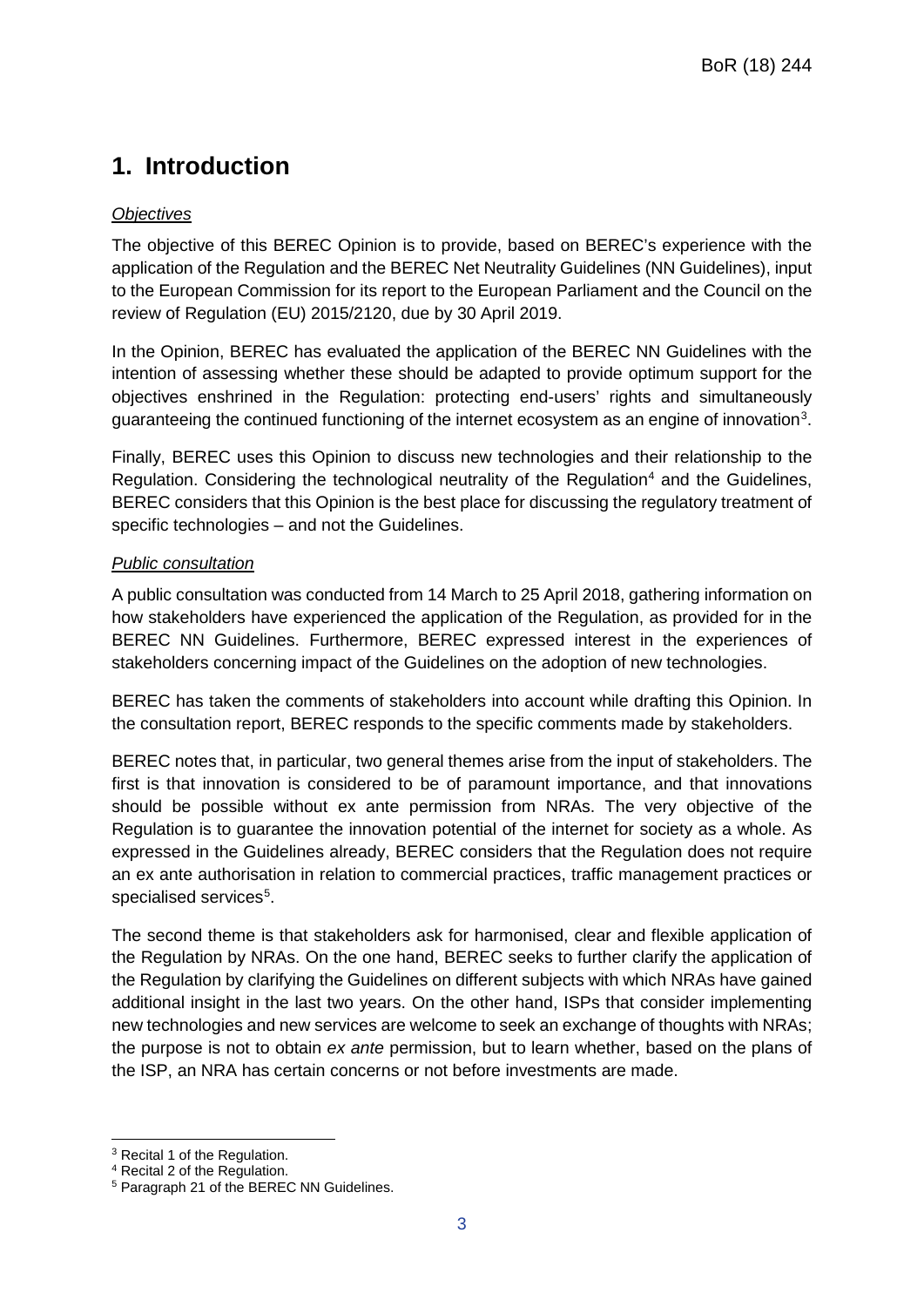#### *Overall conclusion*

The aim of the Regulation is to protect end-users' rights and internet innovation. BEREC is of the view that the experiences from the application of the Regulation so far indicate that this is working according to its intention. Despite assertions from some stakeholders that the BEREC NN Guidelines are limiting innovation and that BEREC is exceeding its mandate, no concrete examples have been provided that this is the case. This applies also to the emerging 5G technologies where BEREC considers that the Regulation and the Guidelines provide ample room for innovation in the network and at the edge.

In general, BEREC concludes that the application of both the Regulation and the Guidelines is working well. It is clear that both the Regulation and the Guidelines could be considered as striking a balance between the views of many different stakeholders. From their inputs, BEREC concludes that some stakeholders (for example ISPs) would like the BEREC NN Guidelines to be less stringent while others (for example consumer organisations) argue that the BEREC NN Guidelines should be more stringent. There is a consensus among the NRAs of BEREC not to shift the balance and reopen discussions on major topics that were settled in 2016.

Nevertheless, BEREC concludes that the Guidelines could, after their application during the first two years, be clarified in certain instances. This will be done in 2019, with the regular involvement of stakeholders via a written consultation on a draft version of the updated Guidelines. This Opinion focuses on the major points eligible for clarification; other more detailed subjects could also be covered by the clarification of the Guidelines.

#### *Reading guide*

In the following sections, BEREC will discuss, per subject, based on the experiences of NRAs and on the stakeholders' input, whether it believes that the Guidelines should be clarified in the future. In chapter 2, BEREC discusses the consistent application of the Regulation. The structure of the rest of the Opinion follows the structure of the Guidelines and the Regulation, so that in chapter 3 commercial practices are discussed, in chapter 4 traffic management, in chapter 5 specialised services and in chapter 6 transparency. In chapter 7, BEREC discusses new technologies and how they relate to the BEREC NN Guidelines as well as developments concerning the internet value chain.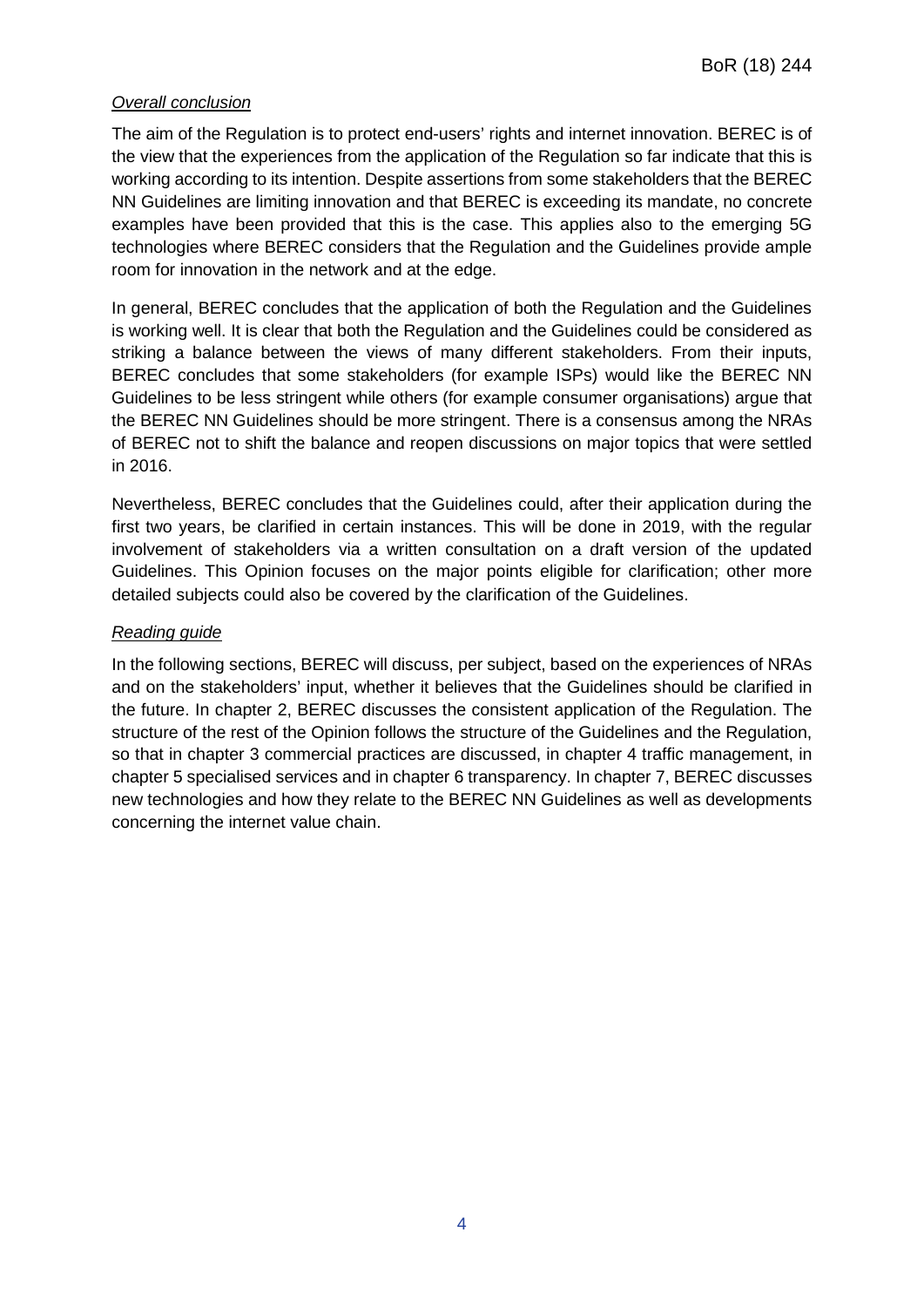# <span id="page-5-0"></span>**2. Consistent application of the Regulation**

BEREC believes the maximum possible consistency in the application of the Regulation and the Guidelines is important for the development of the internal market, for regulatory certainty and correspondingly for a healthy investment climate.

To this end, the NRAs work together within BEREC to exchange facts, practices, ideas and (preliminary) assessments of cases. These exchanges are enabled by, and take place within the legal framework of the Open Internet and BEREC Regulations while at the same time leaving the legal responsibility to decide on specific cases to individual NRAs. While applying the European net neutrality rules, national regulators take decisions to intervene, or not to intervene, in the national legal and economical context. These decisions can be challenged for national courts under national procedural law.

In practice, the NRAs of BEREC meet regularly to discuss the handling of specific national cases and general questions related to the application of the Regulation, with the aim of reaching consensus on the assessment of the relevant aspects to a case.

With the clarification of the Guidelines in 2019, BEREC strives to maintain consistency in the application of the Regulation by NRAs. It will do so by clarifying the Guidelines where possible, and providing a step-by-step assessment methodology for zero-rating cases.

# <span id="page-5-1"></span>**3. Commercial practices, Art. 3(2)**

### <span id="page-5-2"></span>*Regulatory assessment of commercial practices*

Article 3(2) of the Regulation, in combination with Article 3(1), contains a principles-based norm against which NRAs should assess commercial practices on a case-by-case basis. That is different from the more specific norms in Article 3(3) on traffic management. The 2016 BEREC NN Guidelines describe in some detail which aspects regulators should consider when assessing commercial practices.

During the public consultation, no new substantial arguments were presented from stakeholders as compared to the public consultation on the Guidelines in 2016. Furthermore, comments from different stakeholders pointed in opposite directions, indicating that BEREC might have struck a good balance in the current Guidelines. BEREC notes that some of the stakeholder comments were aimed more at the Regulation, rather than at the Guidelines.

While some stakeholders ask for more regulatory clarity on forbidden practices (typically stakeholders representing consumers), others indicate that ISPs should have more possibilities to present certain offers to the market (typically stakeholders representing ISPs). BEREC has to note that the explicit task given to NRAs is to perform an assessment of concrete cases. In each case, the ultimate test is whether the exercise of end-users' rights is limited.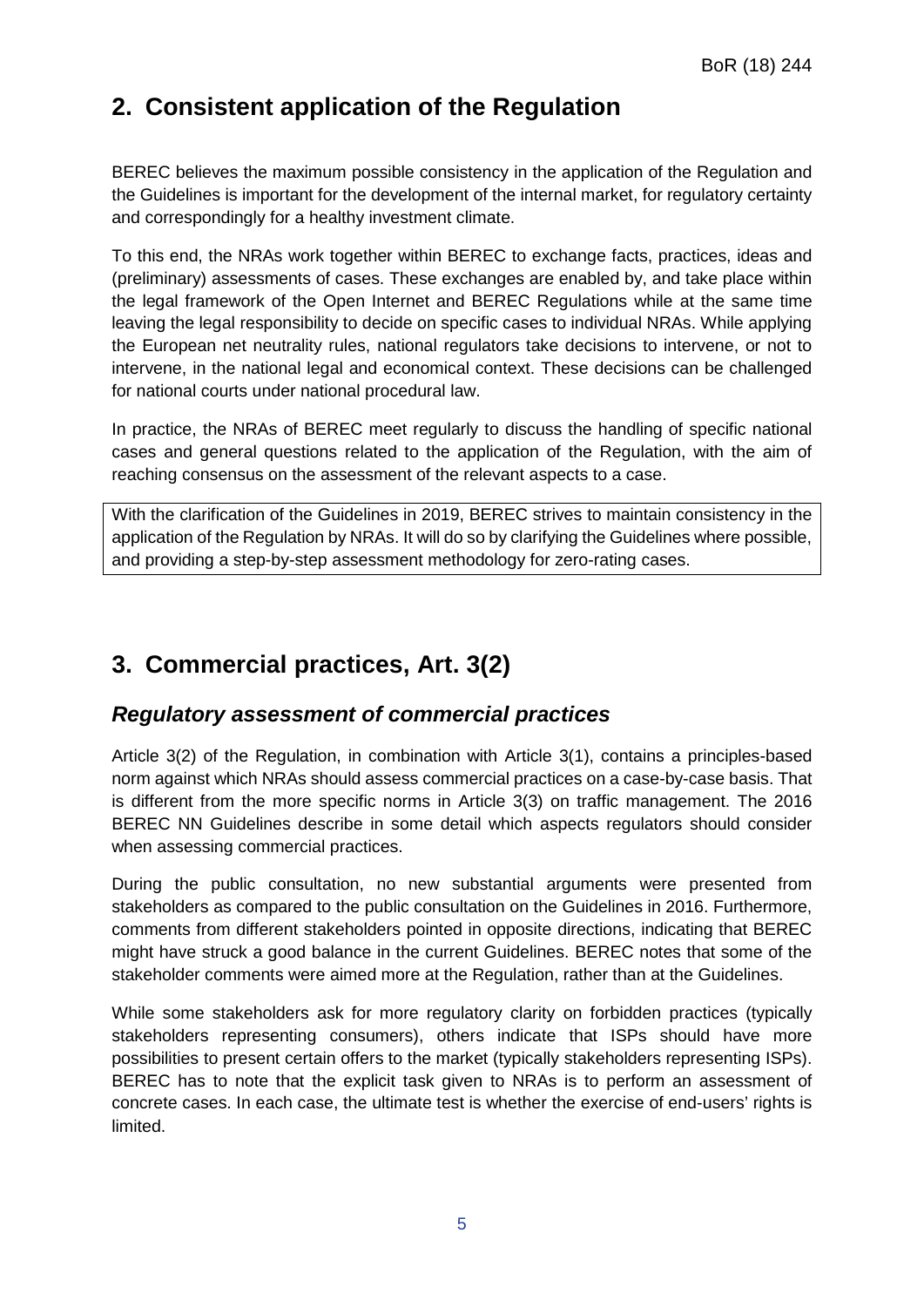Since the introduction of the Guidelines, many zero-rating and similar practices $<sup>6</sup>$  $<sup>6</sup>$  $<sup>6</sup>$  have been</sup> introduced by ISPs and, in order to foster a consistent application of the Regulation and the Guidelines, these have been shared within BEREC. Based on the experiences of NRAs in applying the Guidelines with regards to assessing commercial practices, BEREC considers that the Guidelines could be clarified on certain points, as set out below.

BEREC concludes that no substantial changes are needed with regard to the current text of the Guidelines. However, BEREC considers that some further clarifications could be provided to contribute to maintain a consistent assessment of commercial practices by NRAs.

#### <span id="page-6-0"></span>*Step-by-step assessment methodology for zero-rating*

It may be helpful to clarify further the guidance to NRAs on the different factors to be taken into account in the assessment of zero-rating cases. By providing a step-by-step assessment methodology, BEREC could help NRAs assess cases in a more consistent manner. This methodology should provide a structure to the existing guidance for NRAs' activities when assessing concrete cases.

Such a step-by-step assessment methodology could in particular be based on paragraphs 46 and 48 of the current Guidelines, thereby putting structure on the current approach. These steps could help NRAs to distinguish zero-rating issues from other (net neutrality) issues, help NRAs to assess the relevant factors in a stepwise fashion during the analyses, and provide a methodology regarding how to conclude whether end-users' rights are limited.

To illustrate an example of how the methodology could be built, steps below could be included to:

- Determine whether the commercial practice relates to a publicly available IAS;
- Distinguish traffic management (Article 3(3)) from commercial practices (Article 3(2));
- Define relevant markets and market positions of ISPs and CAPs respectively;
- Evaluate effects from zero-rating on CAPs (entry barriers for CAPs);
- Evaluate effects from zero-rating on end-users (incentives to use certain applications);
- Determine the scale of the practice (percentage of end-users affected by zero-rating).

BEREC will consider clarifying how to apply and weigh the relevant factors for assessing zerorating practices by providing a step-by-step methodology.

#### <span id="page-6-1"></span>*New variants of zero-rating practices*

BEREC acknowledges that the Guidelines could contain more examples of commercial practices, in particular those that have been observed in recent years. For example, BEREC believes it could clarify the Guidelines by providing specific guidance on the following practices concerning zero-rating, which are likely to limit end-user rights:

Participation in a zero-rating scheme that is not free of charge for CAPs ("sponsored data");

<span id="page-6-2"></span><sup>&</sup>lt;sup>6</sup> Similar practices are, for example, practices that entail access to specific applications or content with a data quota in addition to the basic tariff cap.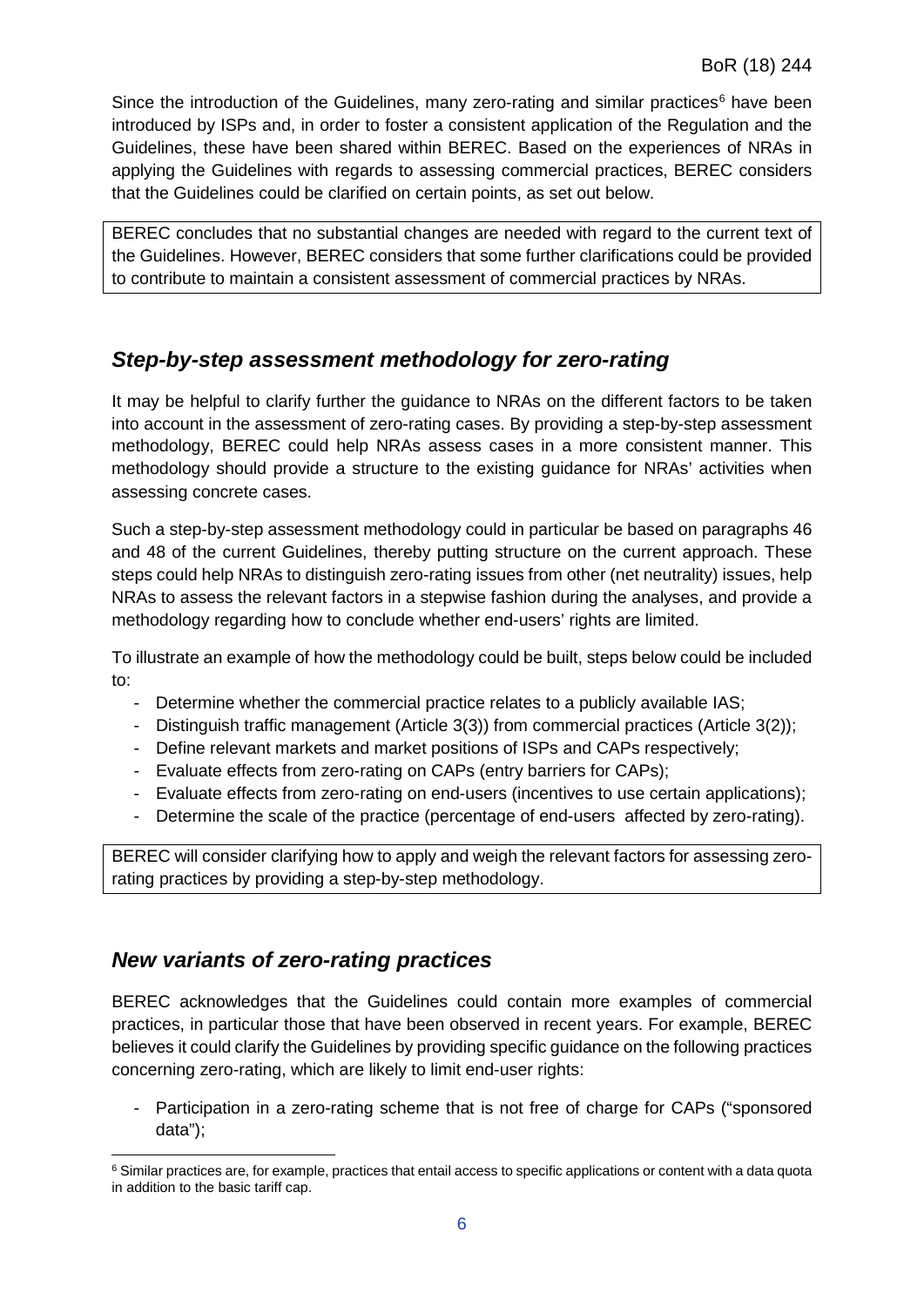- (Exclusive) zero-rating agreements between ISPs and CAPs that have a dominant position on their content market;
- Subscriptions that offer end-users the possibility to choose a zero-rated offer from a specified range of applications within operator-defined categories;
- Zero-rated offers that include applications belonging to the ISP without including alternative similar applications.

A final subject under discussion by BEREC is the general approach to regulatory assessment of zero-rating. The assessment of limitations on end-users exercising their rights should be assessed both as an analysis of the current situation, and also as a forward-looking approach considering possible risks. NRAs should consider the observed actual effects of zero-rating and whether end-users' rights are already harmed. In addition to this, NRAs should emphasise potential future effects of the zero-rating scheme in question and assess whether end-users' rights are likely to be harmed in the future (ref. recital 1 of the Regulation). This aspect also reflects the Regulation's aim enshrined "to guarantee the continued functioning of the internet ecosystem as an engine of innovation" (recital 1).

BEREC will consider addressing new variants of zero-rating and giving further guidance on zero-rating practices that have not been (sufficiently) addressed in the Guidelines.

BEREC will consider adding a clarification about the time horizon for looking at zero-rating practices: NRAs should assess both the current effects of the practice (if the practice is already in the market) and the potential risk of the practice resulting in future harm.

# <span id="page-7-0"></span>**4. Traffic management, Art. 3(3)**

### <span id="page-7-1"></span>*Differentiating Quality of Service (QoS) for IAS*

The question whether offering different IAS subscriptions with different non-discriminatory QoS classes would be allowed, for example to implement different speeds for different mobile IAS subscriptions, has been raised by multiple stakeholders. BEREC understands this to be both current practice, and compatible with the Regulation as long as the practice does not limit the exercise of the rights of end-users. BEREC considers that this could be clarified in the Guidelines.

Article 3(2) describes that ISPs and end-users can agree on "the characteristics of internet access services such as price, data volumes or speed" as long as such agreements do not limit the exercise of the rights of end-users. It is reasonable to conclude that further QoS parameters, other than data volumes and speeds, such as latency, jitter and packet loss, could be agreed upon. Therefore, it would be permissible for the ISP to provide different QoS classes based on combinations of the above QoS parameters for different IAS subscriptions where the QoS classes are application-agnostic and transparency is ensured – as long as the practice does not limit the exercise of the rights of end-users.

For example, an ISP is allowed to sell IAS subscriptions with different QoS parameters (e.g. speed, latency, packet loss etc.) in mobile as well as fixed networks using QoS classes to implement these IAS subscription characteristics. This follows from Art. 3(2). Furthermore, the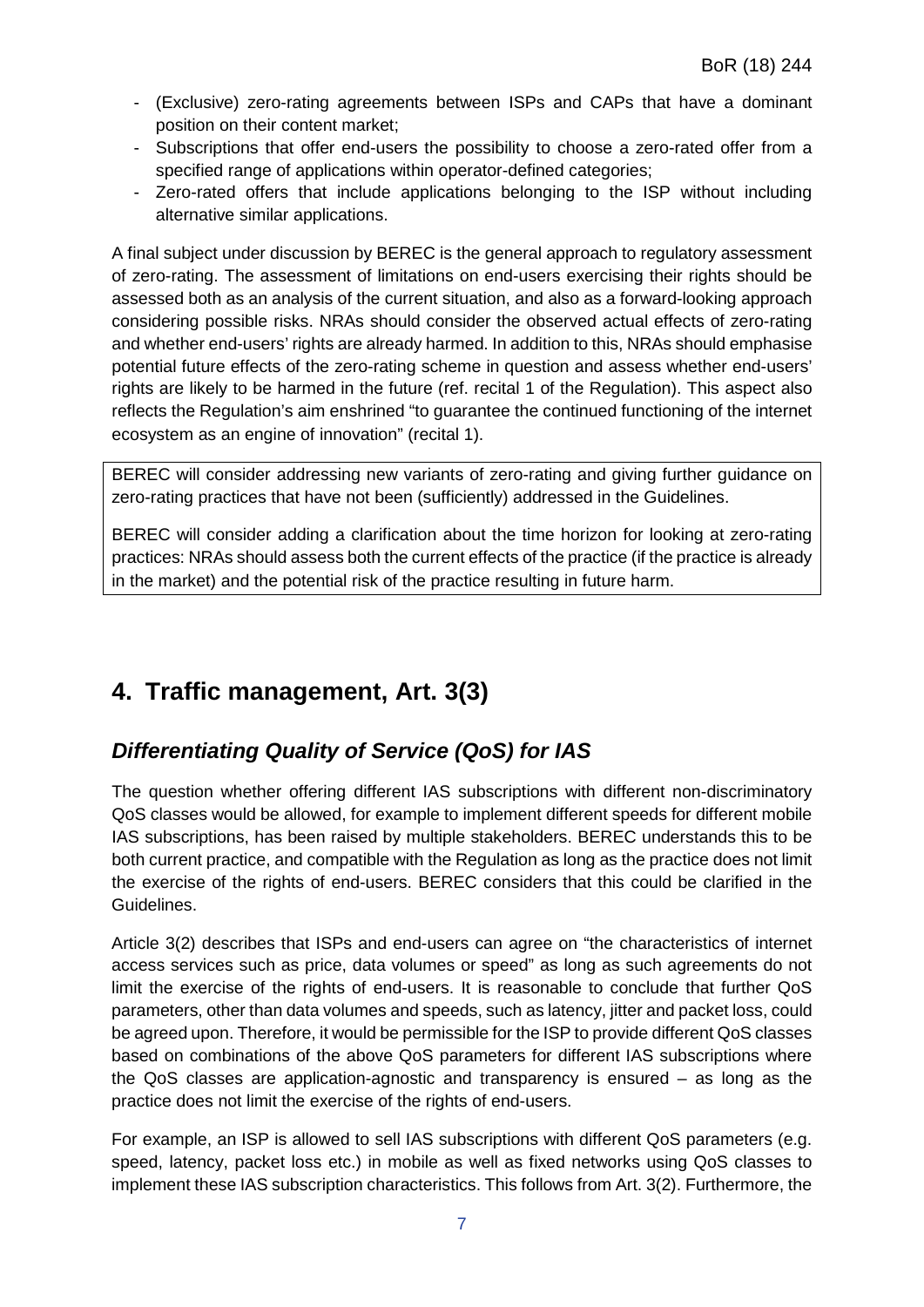Regulation does not prevent end-users from buying more than one subscription with different QoS classes, and using them as they want for different applications. None of the aforementioned offers may limit end-users' rights as Article 3(2) refers to Article 3(1) to prescribe this. It should be noted, that such QoS classes must be implemented in an application-agnostic manner.

There is a limitation to the implementation of different QoS classes in the sense that an ISP cannot provide some end-users premium IAS subscriptions to such an extent that it degrades the quality to other IAS subscriptions to a quality below the contract conditions agreed under Article 4(1) or the minimum level of quality that may be defined according to article 5(1) of the Regulation. Therefore, when IAS subscriptions with different QoS classes are provided during temporary network congestion, any reduction of the quality should be proportionate to the agreed quality of the different QoS classes, or less than that ratio for the lower speed IAS subscriptions<sup>[7](#page-8-1)</sup>. Furthermore, it would not be allowed to use priority classes that might result in some classes taking disproportionate capacity from other classes. BEREC emphasises that full transparency of the relevant traffic management measures shall be provided according to Article 4(1) of the Regulation. Finally, BEREC notes that Article 5(1) provides the possibility for NRAs to impose minimum QoS requirements of IAS offered by one or more ISPs if this would be appropriate and necessary.

BEREC will seek to further clarify in the NN Guidelines that providing different QoS classes for different IAS subscriptions can be done in line with the Regulation, taking into account in particular requirements regarding application-agnosticism, quality of service, proportionality and transparency.

#### <span id="page-8-0"></span>*Data compression*

BEREC finds it in the interest of all stakeholders to clarify the distinction between data compression and "throttling". According to Recital 11, the Regulation does not ban nondiscriminatory data compression techniques that reduce the size of a data file without any modification of the content. Lossless compression (i.e. original data can be reconstructed exactly from the compressed data) would therefore be in line with the traffic management rules under the Regulation.

However, BEREC considers that throttling by the ISP of any data stream within the IAS, such as for example video traffic, is not in line with Article 3(3) first sentence, as "restriction or interference" of the traffic on the IAS is not allowed. By analogy, BEREC also considers it not allowable to use such application-specific throttling to force a CAP to supply video content in a lower resolution by the use of adaptive bitrate coding. Such practices would not represent data compression according to Recital 11. BEREC notes that the reduction of the speed or of other QoS parameters of *IAS as a whole*, for example when the general data cap has been reached, could be part of the commercial conditions of Article 3(2).

<span id="page-8-1"></span> <sup>7</sup> Consider an example where user A has a 50 Mbit/s IAS subscription and user B has a 100 Mbit/s IAS subscription. In case of congestion where user B experiences a speed reduction to 50 Mbit/s, user A should achieve a speed of at least 25 Mbit/s.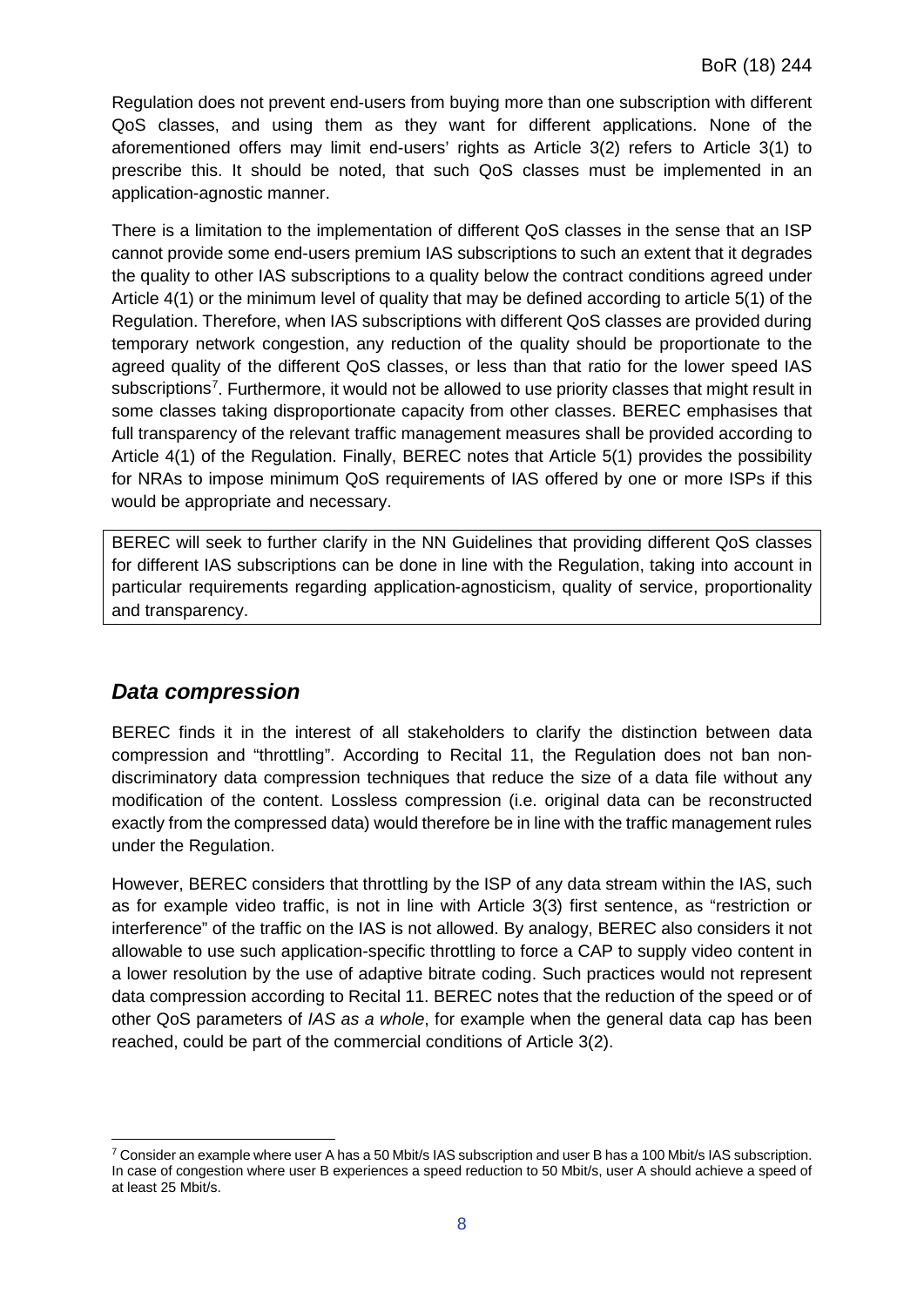BEREC will consider providing further clarifications in the NN Guidelines regarding data compression and impermissibility of throttling of traffic.

#### <span id="page-9-0"></span>*Blocking of content*

The question whether blocking of selected content, such as spam, content violating intellectual property rights, or inappropriate content for children, could be allowed, has been raised several times. BEREC suggests that this could be further clarified in the Guidelines under Article 3(3) based on the following two aspects.

Firstly, the scope of the Regulation does not cover software installed at the endpoints, i.e. on terminal equipment such as computers and mobile phones. "End-users shall have the right to … use terminal equipment of their choice", according to Article 3(1). Therefore, software that is installed on end-users' terminal equipment connected to the IAS could for example enforce parental controls in line with the Regulation. This aspect is already elaborated in the current version of the Guidelines.

Secondly, the Regulation covers the internet access service ("network layer"), but not content and applications (sometimes referred to as "over-the-top") that are transmitted over the IAS. Therefore, e.g. filtering of spam might be allowed in the following way. Emails on their way from the sender's email client to the receiver's email client pass through one or more email servers. In case an email server is filtering spam, this would not be within the scope of the Regulation, since the application servers (in this example the email servers) are *endpoints* connected to the internet. Therefore this would be permissible.

However, for the avoidance of doubt, filtering web content in the network would not be permissible. This is the case when packets are sent between the web server and the web client, and a middlebox inside the network of an ISP (i.e. a middlebox that is not the intended endpoint of the application) may inspect the packets as they are passing, and may manipulate the payload (e.g. by changing ads). This would not be in line with the Regulation, since the payload is changed during the transmission *between the endpoints* of the application, i.e. in the network.

BEREC will seek to further clarify in the NN Guidelines the extent to which blocking of selected content would be allowed in case of endpoint-based mechanisms and application layer mechanisms.

#### <span id="page-9-1"></span>*Legitimate security measures*

BEREC has noted from its experience, from the input of the stakeholders to the consultation, and from contact with ENISA (European Union Agency for Network and Information Security), that it is desirable to further clarify how NRAs may assess measures concerning the integrity and security of the network, of services provided over the network and of terminal equipment of end-users (Article 3(3)(b)). For this exception to be justifiable, the ISP may resort to measures going beyond reasonable traffic management, such as blocking or restricting traffic.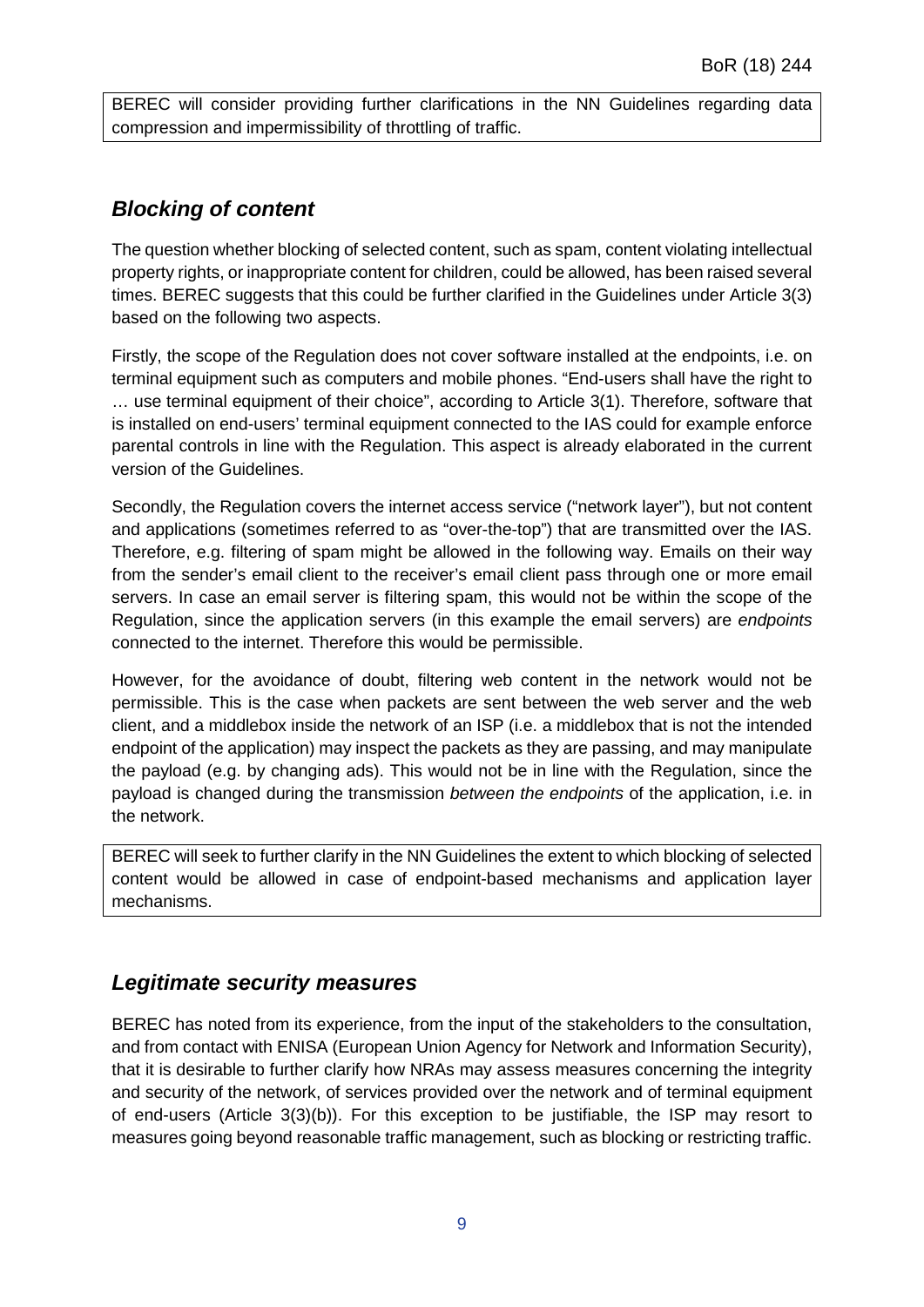ENISA is developing guidelines to help NRAs assess possible demands of ISPs to restrict the IAS based on the recognised network security and integrity measures. The BEREC Expert Working Group on Net Neutrality has reviewed a draft version of this document to align it with the Regulation and the Guidelines.

However, the final assessment whether a traffic management measure that treats data traffic unequally is permissible because of legitimate security concerns lies with the NRA and is made on the basis of individual national circumstances.

BEREC will seek to clarify further legitimate security measures, taking the ENISA guidelines into account, and thereby guide NRAs in their assessment of national cases.

#### <span id="page-10-0"></span>*Duration of traffic management measures*

Regarding the duration of traffic management measures, the Regulation prescribes that they "shall not be maintained longer than necessary". In that regard, the Guidelines now distinguish in para 73 and 85 between 1) a trigger function that can be in place on an ongoing basis and 2) the actual traffic management measure that can only become effective in times of necessity (e.g. when a security threat occurs). Some stakeholders proposed clarifications to paragraph 73, and some of them proposed that reasonable traffic management measures ought to be allowed to be implemented on an ongoing basis.

Traffic management practices such as resource scheduling in cellular access networks, marking the QoS class of the IP packets and differentiated queuing in network elements, are done continuously based on predefined criteria and cannot be turned on and off based on the prevailing congestion situation.

The intention with the current wording in the NN Guidelines was not to prevent such measures. The wording of paragraph 85 was chosen based on how *security measures* could be described, that there is a kind of "monitoring" functionality that detects security threats, plus the active security functionality that blocks the threats. However, the word "trigger" in paragraph 73 does not describe the *queueing functionality* so well. By deleting the word "trigger" here, the description becomes more general, and would be more correct.

The original intention was to distinguish between 1) functionality that *did not* have an effect on the traffic (whether that was a detection function running continuously that *did not* have any blocking effect on the traffic passing, or it was a queueing function running continuously that *did not* have any optimisation effect on the traffic as long as there is no congestion), and 2) functionality that *did have* an effect on the traffic.

BEREC will consider providing further clarifications in the NN Guidelines regarding the duration of traffic management measures.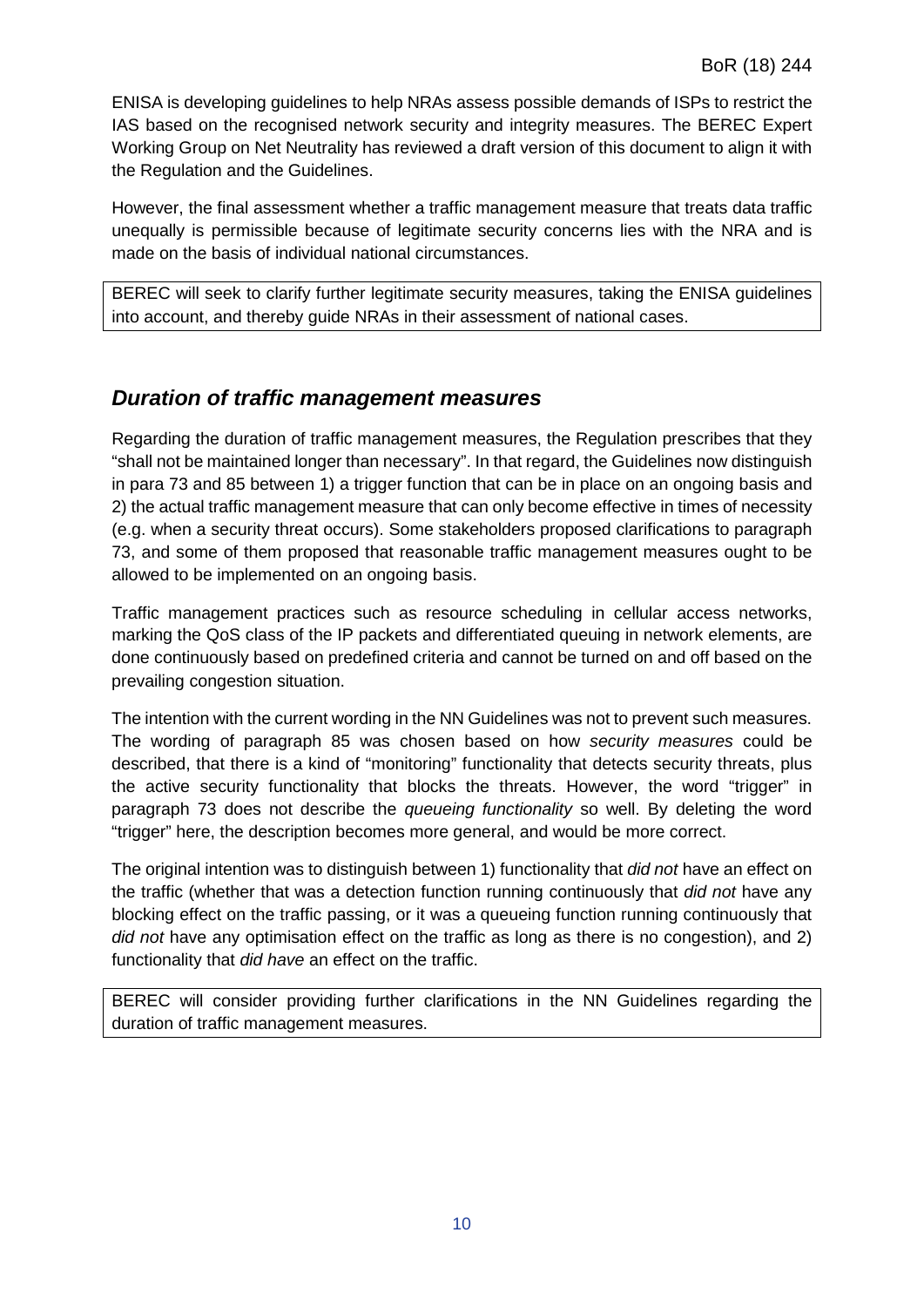# <span id="page-11-0"></span>**5. Specialised services, Art. 3(5)**

### <span id="page-11-1"></span>*What is a specialised service?*

The question regarding what qualifies as a specialised service, and what criteria should be considered to assess this, has become even more relevant due to the public discussion about compatibility between net neutrality and the emerging 5G technologies. Therefore, the description of specialised services in the Guidelines might benefit from further clarification.

First of all, one should realise that in principle there is no difference in regard to the Regulation between 5G and any other existing or emerging network technology. The Regulation applies on a technologically neutral basis. The goal of the Regulation is to safeguard IAS, and at the same time allow objectively and technically necessary specialised services (SpS) to be provided. This applies to any network technology, and 5G is no exception.

Furthermore, BEREC could consider clarifying in the NN Guidlines that services that have higher requirements in only one characteristic of the IAS, but lower requirements in other characteristics, could also be a legitimate reason to provide a SpS (e.g. connected IoT devices that may have low latency requirements but no requirement for high speed).

BEREC will consider providing further clarifications in the NN Guidelines regarding the conditions that have to be met in order for a service to be characterised as a specialised service, subject to a case-by-case assessment.

## <span id="page-11-2"></span>*Relationship between SpS and IAS*

BEREC received comments to the consultation regarding connectivity between SpS and the internet. Stakeholders referred to para 110 identifying SpS as services that "do not provide connectivity to the internet" and are "logically separated from the traffic of the IAS".

Regarding the expression "do not provide connectivity to the internet", there are two different aspects, whether one is considering general connectivity on the *network layer* or specific connectivity between servers executing at the *application layer*. Regarding the general connectivity at the network layer, the SpS may not be used to replace an IAS by a service that prioritised specific applications while giving access to the internet. As an example explained in recital 17 of the Regulation, VPN services might also give access to the internet, and this should not result in them being considered to be a replacement of the IAS, provided that the VPN service complies with Article 3(1) to (4) of the Regulation.

Regarding connectivity between servers at the application layer, voice communication is an example of a service that could provide connectivity between a SpS (e.g. VoLTE) and an internet application (e.g. Skype), i.e. one could call between mobile telephony subscribers and Skype users. There would in such a case not be any general connectivity directly between the end-user and the internet, i.e. the service would not be usable or offered as a replacement for an IAS. Therefore, such functionality would be in line with the Regulation.

Stakeholders also commented on the expression "logically separated from the traffic of the IAS". When SpS and IAS are transmitted over a common infrastructure, a provider would typically use a method to separate traffic between the two service categories. Such separation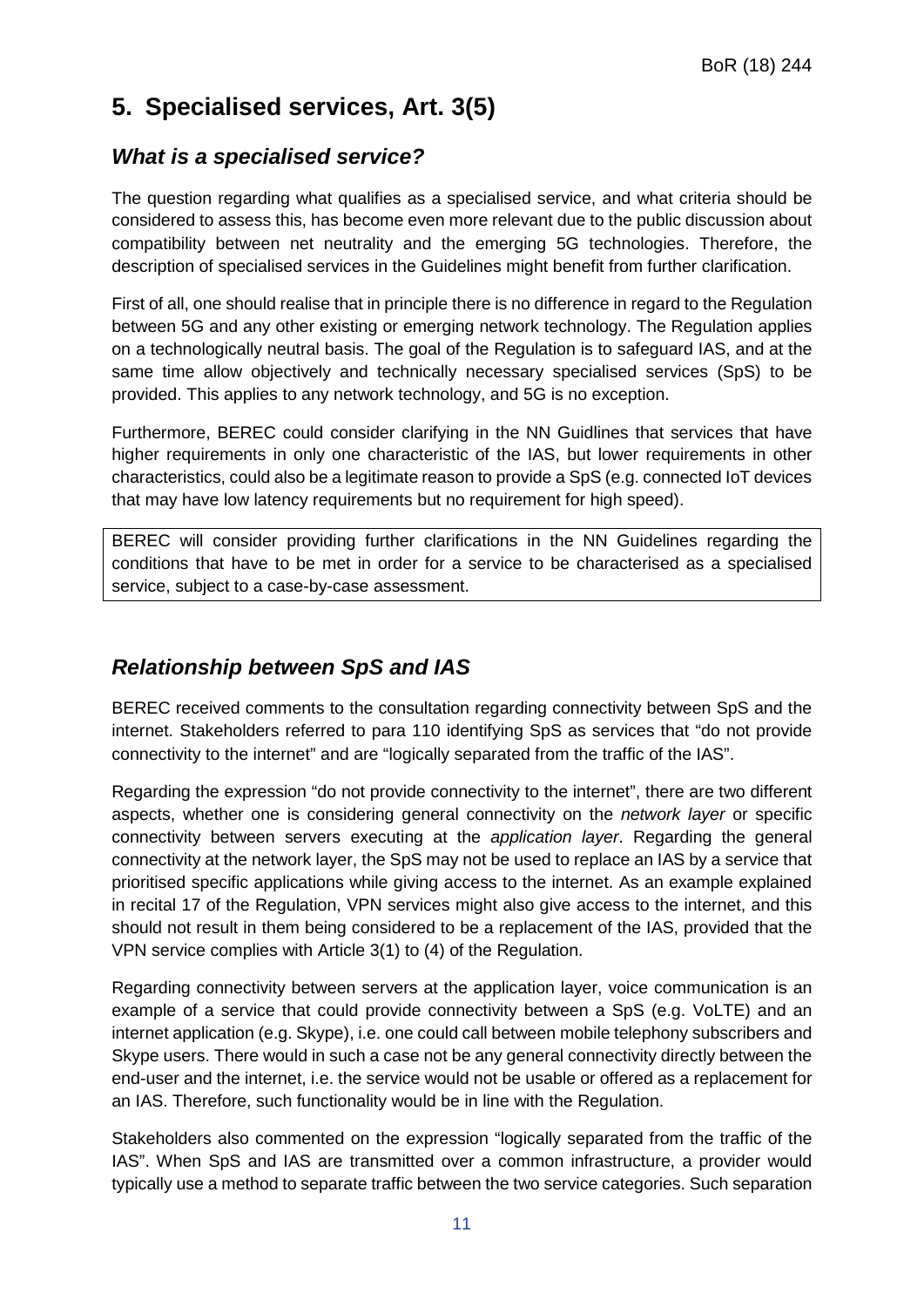is referred to as "logically separated". The current wording of the Guidelines clearly explains that this is *an example*; therefore, there is no requirement that ISPs must implement SpS this way. Furthermore, "logically separated" does not necessarily require strict reservation of capacity for IAS vs. SpS. However, the Regulation requires that SpS are not provided to the detriment of the general quality of IAS for end-users.

BEREC will seek to further clarify in the Guidelines the relationship between specialised services and internet access services.

### <span id="page-12-0"></span>*Impact of SpS on the general quality of IAS*

BEREC and NRAs have received comments from stakeholders regarding assessment of the impact of SpS on the general quality of IAS. BEREC has a good opportunity to further develop the issue of measurement methodology when the NN Measurement tool<sup>[8](#page-12-3)</sup> is developed. A first step was taken in the "Net Neutrality Regulatory Assessment Methodology" adopted by BEREC in 2017. The Regulation also contains some concrete metrics regarding this in recital 17, which could be further expanded on by BEREC.

BEREC also received comments regarding capacity expansion of networks. ISPs would not be obliged to expand the network capacity if current QoS requirements are fulfilled, but NRAs are obliged to promote the continued availability of IAS at levels of quality that reflect advances in technology. For those purposes, NRAs may impose requirements concerning technical characteristics, minimum QoS requirements and other appropriate and necessary measures on one or more ISPs, ref. Article 5(1) of the Regulation.

BEREC will, as a mid-term goal, seek to leverage the NN Measurement tool to further develop the measurement methodology regarding measuring of the general quality of internet access services.

# <span id="page-12-1"></span>**6. Transparency, Art. 4**

#### <span id="page-12-2"></span>*Scope of transparency requirements*

BEREC notes that NRAs occasionally encounter ISPs that hold the view that the transparency requirements in the Regulation only apply to IAS provided to consumers. This limitation to the scope of the Regulation does not follow from the text of the Regulation, since Article 4 stipulates that "[p]roviders of internet access services shall ensure that *any* contract which includes internet access services […]" (emphasis by BEREC).

BEREC will consider providing further clarification regarding the scope of transparency in the NN Guidelines.

<span id="page-12-3"></span> <sup>8</sup> [https://berec.europa.eu/eng/news\\_and\\_publications/whats\\_new/5045-net-neutrality-measurement-tool-result-of](https://berec.europa.eu/eng/news_and_publications/whats_new/5045-net-neutrality-measurement-tool-result-of-the-tender)[the-tender](https://berec.europa.eu/eng/news_and_publications/whats_new/5045-net-neutrality-measurement-tool-result-of-the-tender)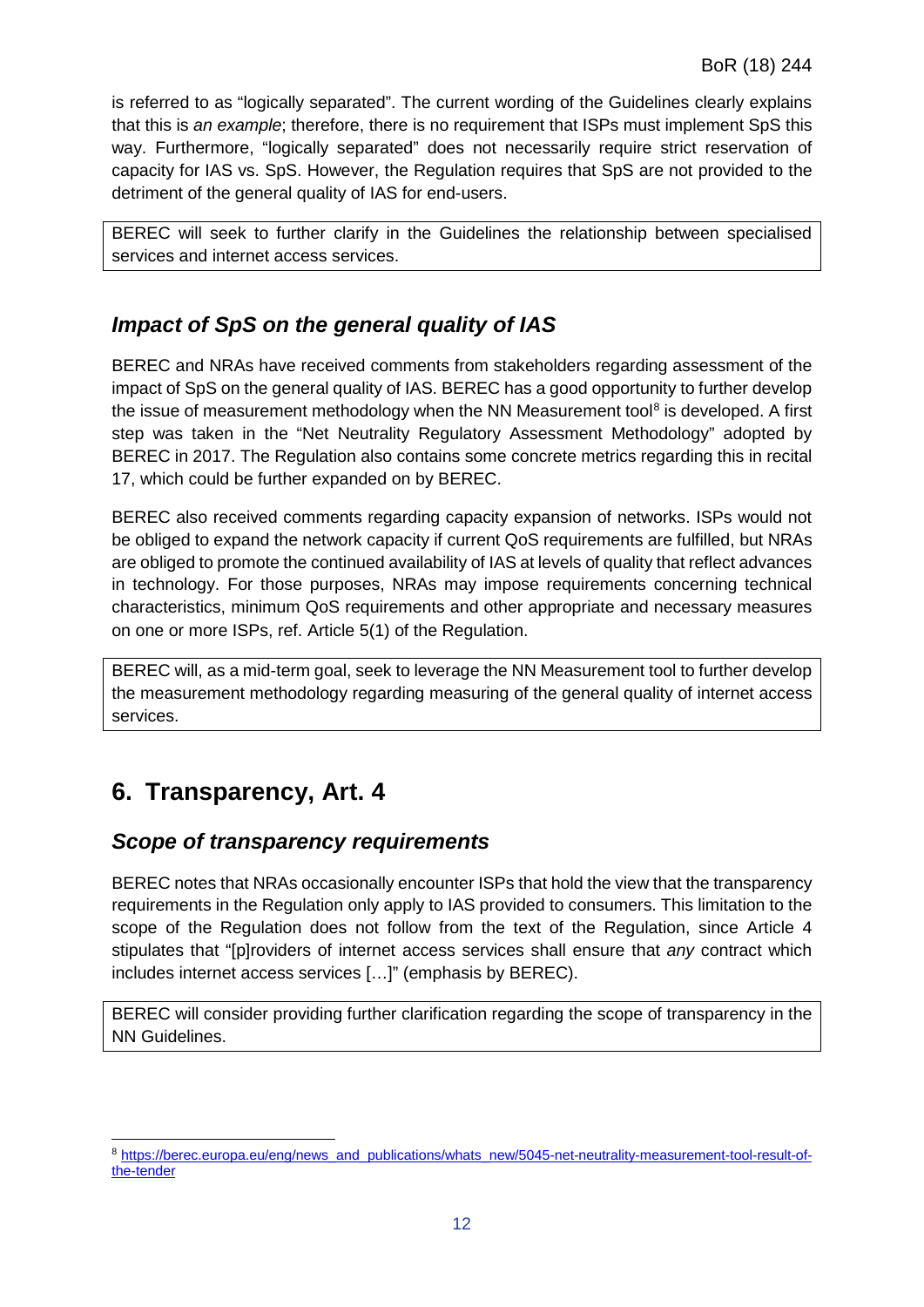### <span id="page-13-0"></span>*Mobile IAS speeds*

The general requirement on ISPs to inform their customers about "the speed which they are able realistically to deliver" (recital 18) is applicable also for mobile networks. For fixed IAS, the requirement to inform about "normally available speed" and minimum speed in Article 4(1) provides specific information to end-users in that regard. However, for mobile IAS, there is no requirement to inform about these specific speed parameters.

According to para 156: "The advertised speed for a mobile IAS offer should reflect the speed which the ISP is realistically able to deliver to end-users. Although the transparency requirements regarding IAS speed are less detailed for mobile IAS than for fixed IAS, the advertised speed should enable end-users to make informed choices, for example, so they are able to evaluate the value of the advertised speed *vis-à-vis* the actual performance of the IAS. Significant factors that limit the speeds achieved by end-users should be specified."

According to para 157: "NRAs could set requirements in accordance with Article 5(1) on how speeds defined in the contract relate to advertised speeds, for example that the advertised speed for an IAS as specified in a contract should not exceed the estimated maximum speed as defined in the same contract."

BEREC will consider providing further clarification regarding mobile speed information requirements in the NN Guidelines.

### <span id="page-13-1"></span>*Hybrid IAS*

Hybrid IAS is defined as an IAS that consists of a combination of fixed and mobile technologies. An example is a wireline DSL modem, which also contains a SIM card and a communication interface for LTE. When the utilisation of the fixed access exceeds a certain percentage, LTE is activated and traffic is also sent via the mobile interface. This may raise the question of which transparency rules apply to this IAS service.

BEREC considers hybrid access as fixed access with regard to the part of the service which relies on fixed technology, primarily because the access is at a fixed location, the consumer perceives this as a fixed service and the technology used for this part of the service is fixed technology. Consequently, ISPs should provide the minimum, normally available, maximum speeds in the contracts with end-users (Article 4(1)(d)), although the speeds might refer to different interfaces (fixed/mobile), or to the sum of the speeds of both interfaces in the case of the maximum speed. In addition, the ISP should inform the end-user that speed exceeding the speed delivered over the fixed technology, since this speed information is subject to the transparency rules that apply to mobile technology.

BEREC will consider providing further clarification regarding hybrid internet access services in the NN Guidelines.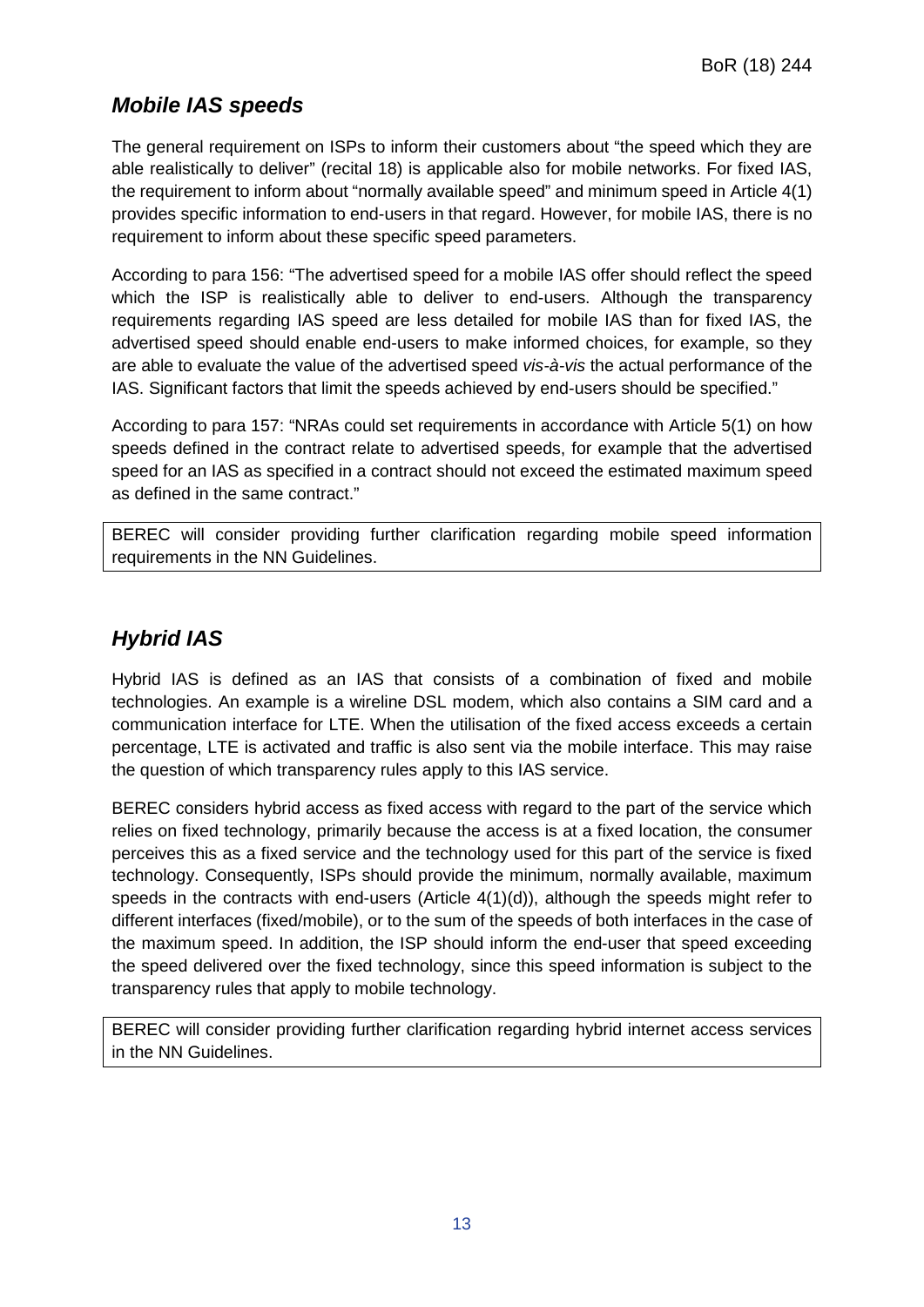### <span id="page-14-0"></span>*The process of certification*

As addressed in Article 4(4), paragraphs 161 and 162 of the BEREC NN Guidelines establish the possibility for an NRA to certify one or more monitoring mechanisms, possibly operated by a third party. Nevertheless, it is noted that these provisions do not provide an obligation for certification by NRAs.

In case an NRA or a Member State has established, or has the intention to establish, a national certification process, the recommendations in chapter 7 of the "Net Neutrality regulatory assessment methodology report" are considered relevant. Additionally to these recommendations, NRAs or Member States may also provide complementary requirements, covering for example the characterisation of the end-user environment.

BEREC will seek to include the recommendations regarding the process of certification as included in the NN Regulatory Assessment Methodology Report in the NN Guidelines.

# <span id="page-14-1"></span>**7. New technologies**

### <span id="page-14-2"></span>*Technological developments*

Questions about the relationship between net neutrality and new technologies frequently come up in the daily work of NRAs, in public debate and in responses to the public consultation. During the public consultation, stakeholders provided valuable comments regarding 5G. Some stakeholders expressed concerns about their flexibility to adopt new technologies such as 5G under the Regulation and the Guidelines, while others stated that there is no evidence for any impediment concerning concrete 5G technologies to come.

BEREC notes that the principle of technological neutrality is stated as a prerequisite in the second recital of the Regulation. BEREC adheres therefore to the principle also reflected in the contributions to the consultation: there is no *a priori* ban on any technology. In general, most communication technologies can be used in a way that is in line with the Regulation, and in a way that is not in line with it. Any *specific use* of a communication technology must comply with the Regulation. BEREC considers that addressing specific technologies in the Guidelines is not appropriate. Therefore, BEREC will address certain regulatory aspects of new technologies in this Opinion. The regulatory questions that may come up with regard to new technologies are often related to the subject of SpS or to "categories of traffic" under reasonable traffic management.

However, it should be kept in mind that similar technologies have already been available for many years, but their deployment in public networks is limited.

With regard to categories of traffic BEREC recalls that it has previously pointed out that "[w]hile mechanisms for introducing differentiated QoS traffic classes have been available for more than a decade, … these have not been implemented across networks on the internet (as opposed to the provision of specialised services within operators' own networks, e.g. in relation to IPTV)."[9](#page-14-3)

<span id="page-14-3"></span> <sup>9</sup> BEREC's comments on the ETNO proposal for ITU/WCIT, BoR (12) 120.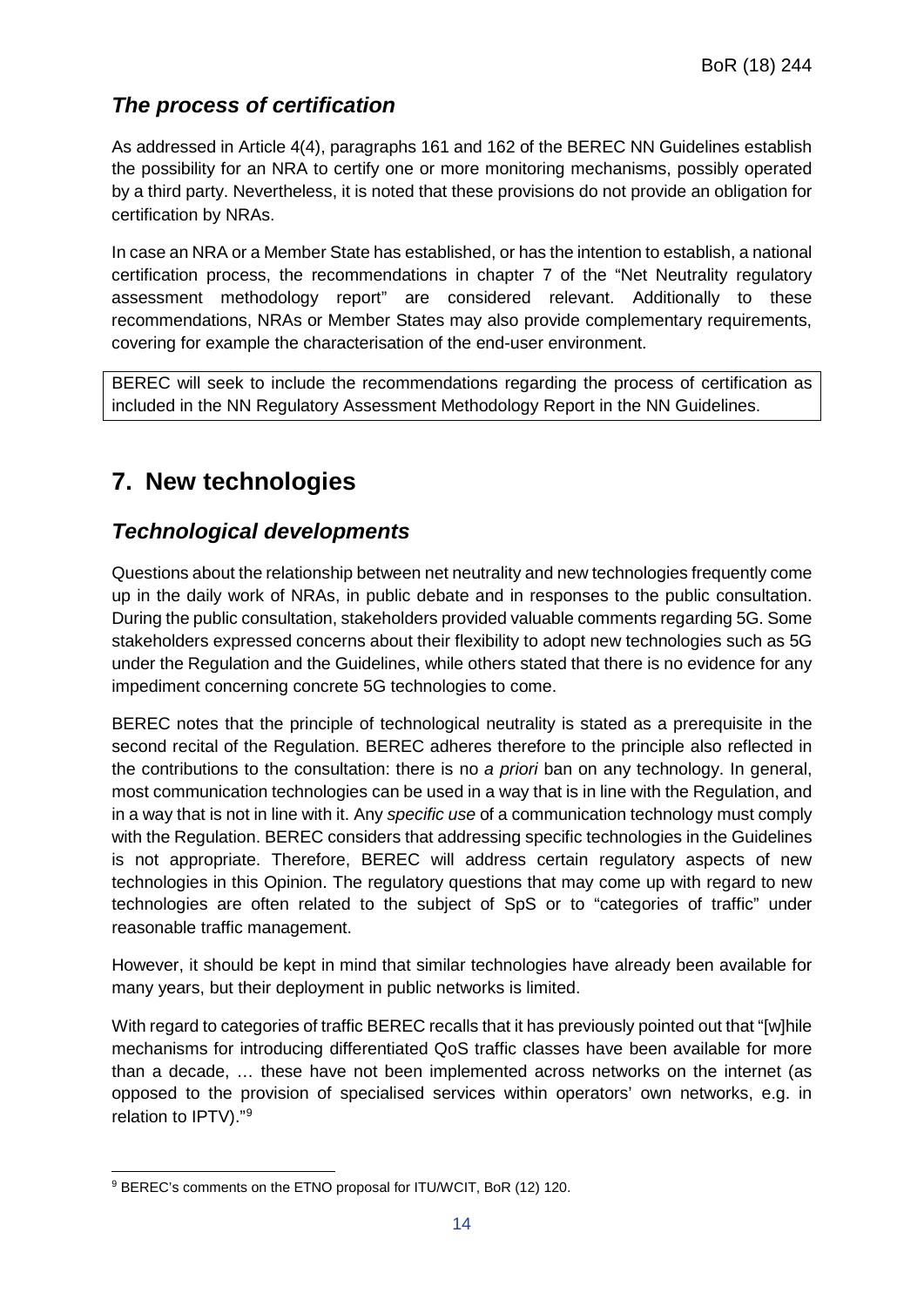### <span id="page-15-0"></span>*Emerging 5G technologies*

The Regulation and Guidelines are technologically neutral, and therefore do not constitute a ban on the implementation of any 5G technology itself. The specific use of 5G technologies, as for any other network technology, has to be assessed on a case-by-case basis by NRAs. Characteristic technologies that are often related to 5G such as network slicing, use of 5QI<sup>[10](#page-15-1)</sup> and Mobile Edge Computing are briefly discussed in this section.

Prior to looking into these 5G-specific technologies, it is valuable to recall that the relevant characteristics of many of the 5G technologies were also present in LTE or other network technologies, even though the deployment of these technologies in practice has been limited.

In 2019, BEREC will continue its assessment of 5G in a report due in Q4. This may include further developing regulatory assessment of 5G technologies in relation to net neutrality beyond this Opinion.

#### *Network slicing*

Network slicing is a concept within the 5G technology. With network slicing a 5G network might be virtually split up into several sub-networks, called slices. Slices can be tailored to the specific quality requirements of applications or services using the connections enabled by the network. It is possible that several slices provide different services in parallel within a single 5G network.

Based on the comments to the draft NN Guidelines in 2016, BEREC found it relevant to include footnote 26 in the NN Guidelines: "Network slicing in 5G networks may be used to deliver specialised services". At the time the Guidelines were the available medium for BEREC to provide the requested clarity, despite the objective of keeping the Guidelines technologically neutral. Now that BEREC has addressed the relation between network slicing and the net neutrality rules in more detail in this report, the footnote can be taken out of the Guidelines. This is an editoral change, and does not change the position of BEREC on the relation between network slicing and specialised services.

Network slicing could be used as a method for ISPs to provide specialised services and IAS, and at the same time contribute to the prevention of detriment to the general quality of IAS by reason of the provision of specialised services (ref. recital 19 of the Regulation). Still, NRAs must assess on a case-by-case service whether a given specialised service meets the requirements of Art. 3(5) of the Regulation.

#### *5G QoS Class Identifier (5QI)*

Within the 5G network, a Quality of Service (QoS) Class Identifier (QCI) mechanism, called 5QI, can be used. 5QI is a mechanism in which packets are classified in different QoS classes. In this way, the QoS can be tailored to specific requirements. Each QoS class has its own assigned QoS characteristics (such as packet delay and packet loss). As a result, some packets can get better QoS than other packets.

Considering an architecture where IAS is provided through network slices in parallel to specialised services in other slices, 5QI could be used as a traffic management measure to offer IAS complying with the rules on reasonable traffic management for the provision of

<span id="page-15-1"></span> <sup>10</sup> 5G QoS Identifiers, comparable to QCI in 4G.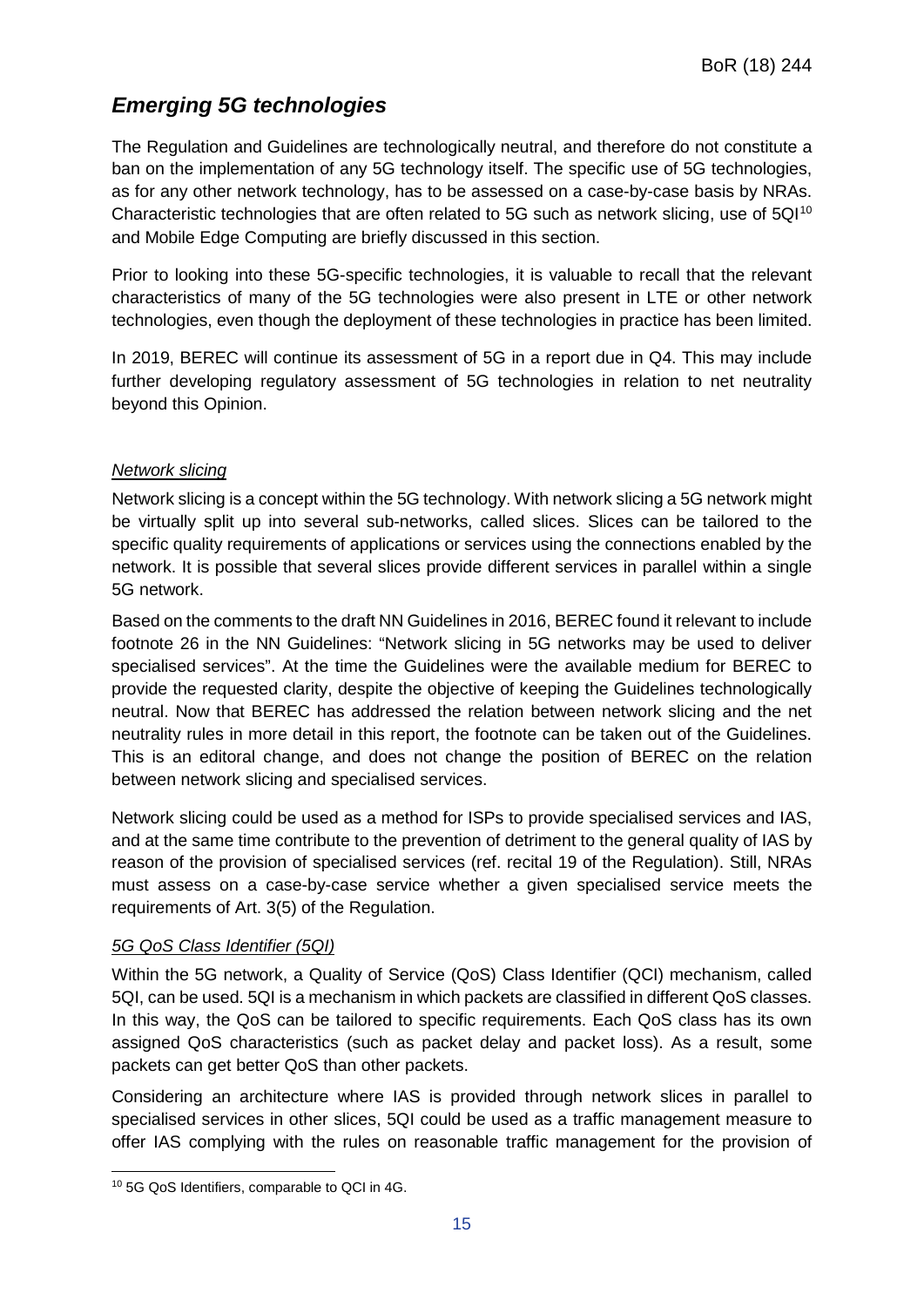different "categories of traffic". This is already covered by the Guidelines in paras 57-75, and there seems to be no need to update these.

Furthermore, traffic management based on 5QI may also be used to provide different IAS subscriptions with different QoS classes, ref. "Differentiating QoS for IAS" in chapter 4.

#### *Mobile Edge Computing (MEC)*

Mobile Edge Computing (MEC) refers to a network architecture where storage and computing capacities are located close to a base station. MEC is expected to be a technology that supports the provision of lower end-to-end latency through a 5G network.

NRAs may take into account the MEC policies and practices of ISPs insofar as they have the effect of limiting the exercise of end-user rights under Article 3(1). In case MEC is used in conjunction with the provision of internet access services, then the traffic management measures must comply with the conditions of Article 3(3) of the Regulation. In case MEC is used in conjunction with provision of specialised services, this must comply with the conditions of Article 3(5) of the Regulation.

BEREC considers that the Regulation leaves considerable room for the implementation of 5G technologies, such as network slicing, 5QI and Mobile Edge Computing. To date, BEREC has no knowledge of any concrete example given by stakeholders where the implementation of 5G technology would be impeded by the Regulation. As with all other technologies, the specific use of 5G technologies must be assessed on a case-by-case basis under the Regulation.

BEREC welcomes stakeholders to engage in a dialogue with NRAs if stakeholders experience uncertainty whether a specific use of a 5G technology complies with the Regulation.

#### <span id="page-16-0"></span>*Developments concerning the internet value chain*

During the public consultation preceding this report, an ISP suggested that the scope of 'net neutrality' should be expanded to encompass the whole internet value chain and to thereby guarantee the continued functioning of the internet ecosystem as an engine of innovation.

BEREC has performed analyses on the topic of the internet value chain. In March 2018, BEREC published its first thoughts on this topic in its BoR (18) 35 Report on the impact of premium content on ECS markets and the effect of devices on the open use of the internet<sup>[11](#page-16-1)</sup>. The report stated that "…in this context, app stores act as gate-keepers regarding applications, and subsequently regarding much of the content to which end-users can have access on the Internet. As of today however, the potential threats that are identified in this report remain rather hypothetical."

In addition, some NRAs have demonstrated an interest in analysing the impact of technical intermediaries on the openness of internet (ACM<sup>[12](#page-16-2)</sup>, ANACOM<sup>[13](#page-16-3)</sup> and ARCEP<sup>14</sup>). These studies

<span id="page-16-1"></span><sup>&</sup>lt;sup>11</sup> [https://berec.europa.eu/eng/document\\_register/subject\\_matter/berec/reports/8013-berec-report-on-the-impact](https://berec.europa.eu/eng/document_register/subject_matter/berec/reports/8013-berec-report-on-the-impact-of-premium-content-on-ecs-markets-and-the-effect-of-devices-on-the-open-use-of-the-internet)[of-premium-content-on-ecs-markets-and-the-effect-of-devices-on-the-open-use-of-the-internet](https://berec.europa.eu/eng/document_register/subject_matter/berec/reports/8013-berec-report-on-the-impact-of-premium-content-on-ecs-markets-and-the-effect-of-devices-on-the-open-use-of-the-internet)

<span id="page-16-2"></span><sup>12</sup> <https://www.acm.nl/en/publications/acm-launches-market-study-mobile-app-stores>

<sup>13</sup> <https://www.anacom.pt/render.jsp?contentId=1380573>

<span id="page-16-4"></span><span id="page-16-3"></span><sup>14</sup> [https://www.arcep.fr/uploads/tx\\_gspublication/rapport-terminaux-fev2018-ENG.pdf](https://www.arcep.fr/uploads/tx_gspublication/rapport-terminaux-fev2018-ENG.pdf)